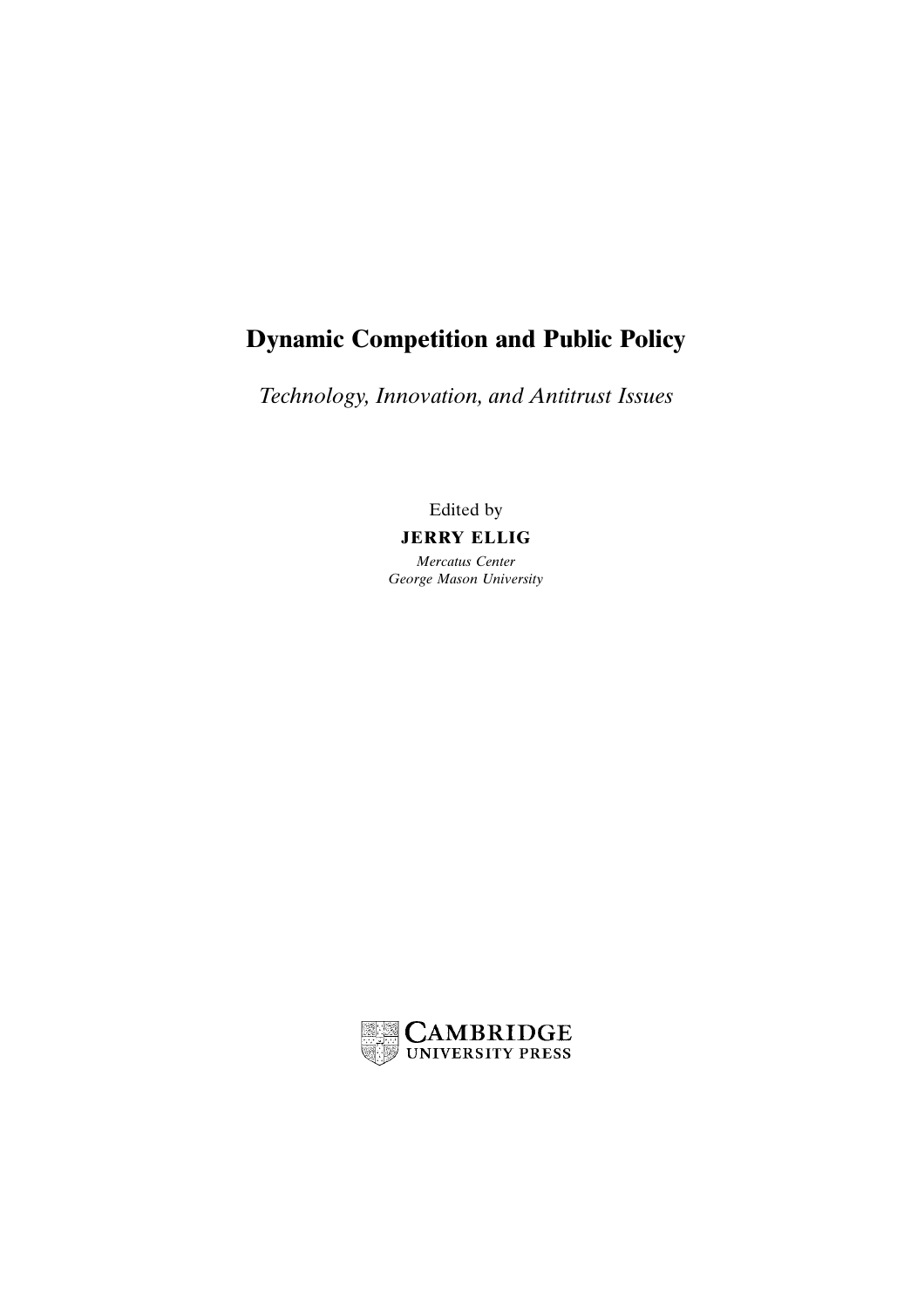#### PUBLISHED BY THE PRESS SYNDICATE OF THE UNIVERSITY OF CAMBRIDGE The Pitt Building, Trumpington Street, Cambridge, United Kingdom

CAMBRIDGE UNIVERSITY PRESS The Edinburgh Building, Cambridge CB2 2RU, UK 40 West 20th Street, New York, NY 10011-4211, USA 10 Stamford Road, Oakleigh, VIC 3166, Australia Ruiz de Alarcón 13, 28014 Madrid, Spain Dock House, The Waterfront, Cape Town 8001, South Africa

http://www.cambridge.org

© Mercatus Center 2001

This book is in copyright. Subject to statutory exception and to the provisions of relevant collective licensing agreements, no reproduction of any part may take place without the written permission of Cambridge University Press.

First published 2001

Printed in the United States of America

*Typeface* Times New Roman 10/12 pt. *System* QuarkXPress [BTS]

*A catalog record for this book is available from the British Library.*

*Library of Congress Cataloging in Publication data*

Dynamic competition and public policy : technology, innovation, and antitrust issues / edited by Jerry Ellig.

p. cm.

A collection of papers by the editor and other researchers. Includes bibliographical references. ISBN 0-521-78250-3

1. Industrial policy – United States. 2. Antitrust law – United States. 3. Competition – Government policy – United States. 4. Restraint of trade – Government policy – United States. 5. Technological innovations – Government policy – United States. 6. Information technology – Government policy – United States. 7. Computer software industry – Government policy – United States. 8. Microsoft Corporation. I. Ellig, Jerome, 1962–

HD2795.D95 2001 338.973 – dc21 00-041419

ISBN 0 521 78250 3 hardback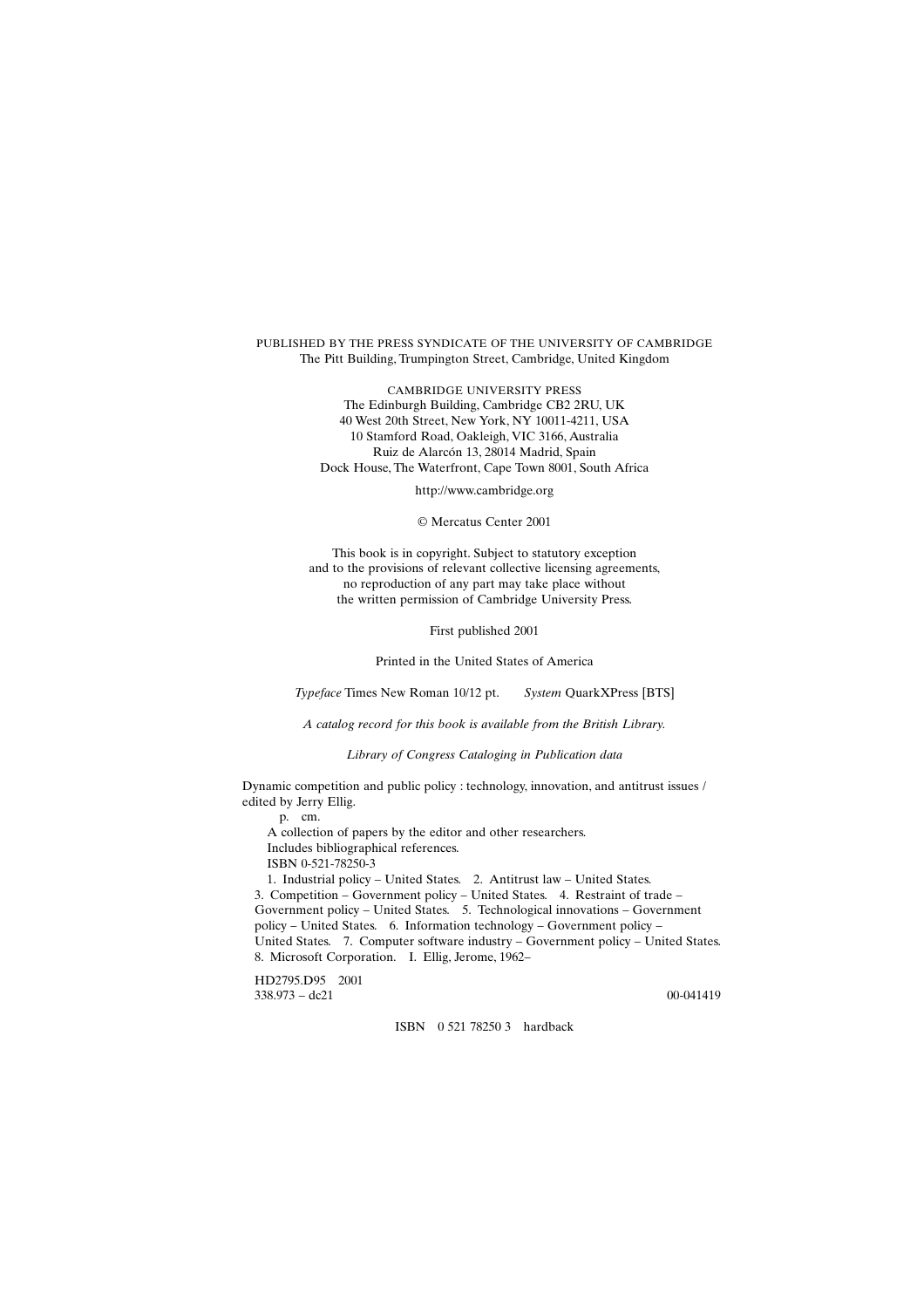# **Contents**

|   | List of Figures and Tables                                                                                                                   | <i>page</i> vi |
|---|----------------------------------------------------------------------------------------------------------------------------------------------|----------------|
|   | Acknowledgments                                                                                                                              | vii            |
|   | <b>List of Contributors</b>                                                                                                                  | ix             |
|   | <b>Introduction</b>                                                                                                                          | 1              |
| 1 | <b>A Taxonomy of Dynamic Competition Theories</b><br>Jerry Ellig and Daniel Lin                                                              | 16             |
| 2 | <b>Competence Explanations of Economic Profits in</b><br><b>Strategic Management: Some Policy Implications</b><br>Jay B. Barney              | 45             |
| 3 | <b>Innovation and Antitrust Enforcement</b><br>Daniel L. Rubinfeld and John Hoven                                                            | 65             |
| 4 | <b>New Indicia for Antitrust Analysis in Markets</b><br><b>Experiencing Rapid Innovation</b><br>Christopher Pleatsikas and David Teece       | 95             |
| 5 | <b>Innovation and Monopoly Leveraging</b><br>Franklin M. Fisher                                                                              | 138            |
| 6 | <b>Network Effects and the Microsoft Case</b><br>Stan Liebowitz and Stephen E. Margolis                                                      | 160            |
| 7 | <b>Technological Standards, Innovation, and Essential</b><br>Facilities: Toward a Schumpeterian Post-Chicago Approach<br>Richard N. Langlois | 193            |
| 8 | <b>Intellectual Property and Antitrust Limitations</b><br>on Contract<br>Michelle M. Burtis and Bruce H. Kobayashi                           | 229            |
| 9 | <b>Conclusion</b>                                                                                                                            | 264            |
|   | <i>Index</i>                                                                                                                                 |                |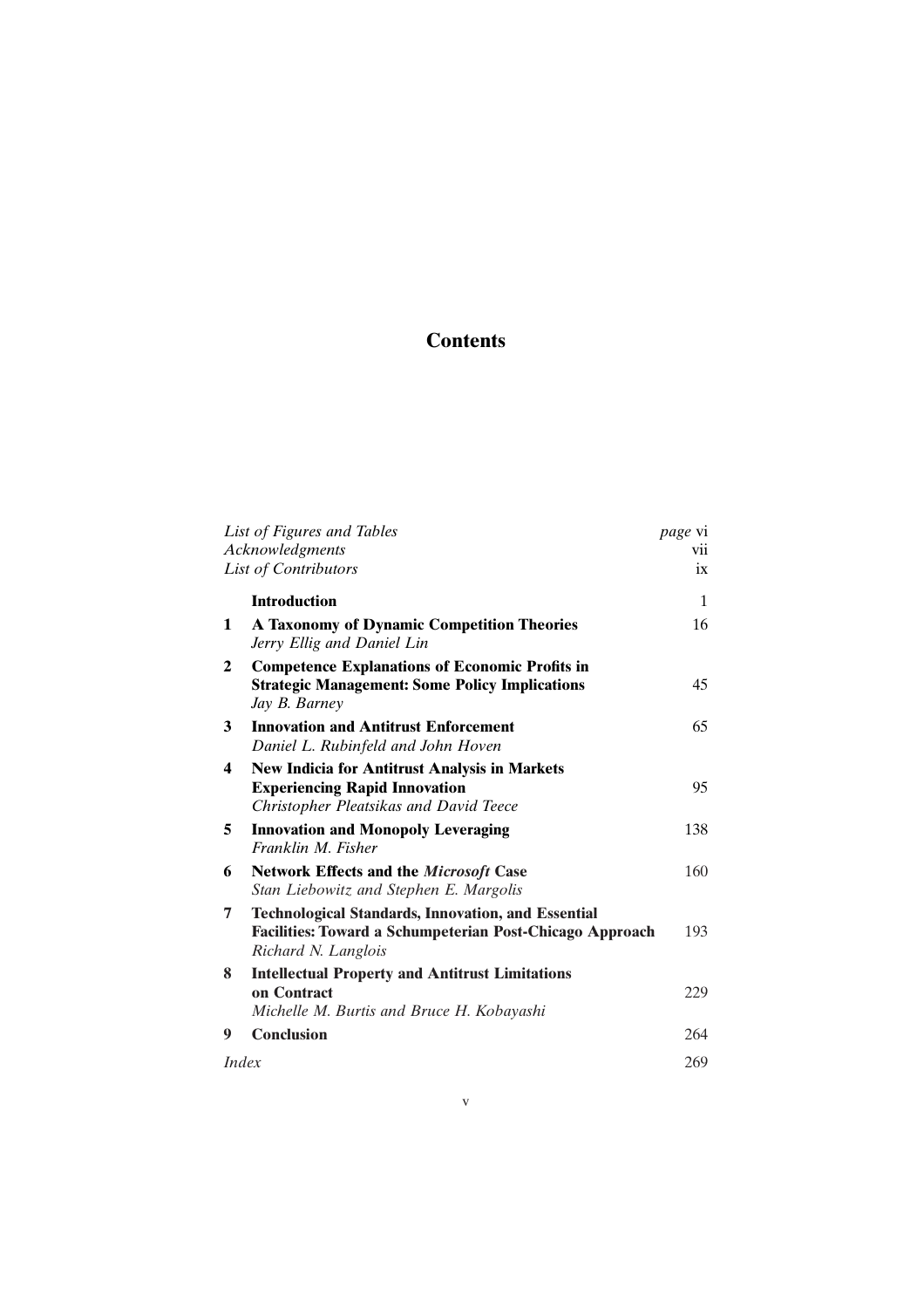# **Figures and Tables**

### figures

| 6.1. Original Equipment Manufacturer Sales as Share of |          |  |
|--------------------------------------------------------|----------|--|
| Sales of Office Suites                                 | page 169 |  |
| 6.2. Spreadsheet Wins                                  | 172      |  |
| 6.3. Average Transaction Price for Spreadsheets        | 174      |  |
| 6.4. Revenue Share of Spreadsheets                     | 174      |  |
| 6.5. Personal Finance Wins                             | 177      |  |
| 6.6. Market Share for PC Personal Finance Software     | 178      |  |
| 6.7. Prices of Personal Finance Software               | 179      |  |
| 6.8. Browser Wins                                      | 183      |  |
| 6.9. Browser Shares                                    | 183      |  |
| 6.10. Prices for Word Processors and Spreadsheets      | 186      |  |
| 6.11. Impact of Microsoft on Software Prices           | 188      |  |
| 6.12. Excel and Word in Macintosh and PC Markets       | 189      |  |
| 7.1. A Modular Systems Product                         | 210      |  |

| I.1. Dynamic Theories Employed in Subsequent Chapters        | $\tau$ |
|--------------------------------------------------------------|--------|
| 4.1. Summary of Performance Characteristics                  | 103    |
| 4.2. Annual Sales of Diagnostic Imaging Technologies in the  |        |
| <b>United States</b>                                         | 105    |
| 4.3. Number of Participants in Diagnostic Imaging Modalities |        |
| in the United States                                         | 128    |
| 4.4. Implied Hirschmann-Herfindahl Indices (HHI), 1961–1987  | 129    |
| 8.1. Simulation Results                                      | 235    |
| 9.1. Dynamic Competition as a "Safe Harbor"                  | 265    |
|                                                              |        |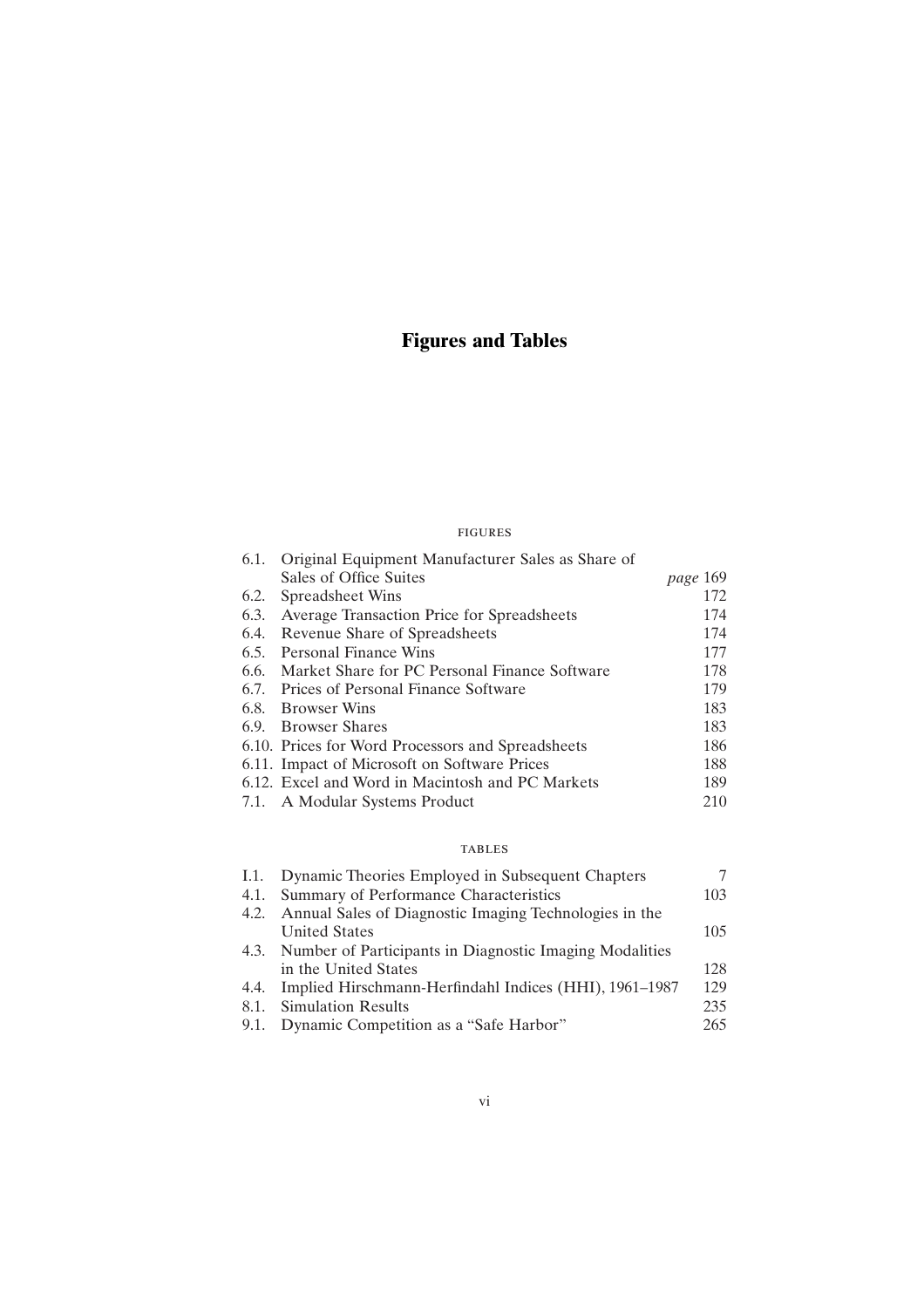When sweeping economic change occurs, new technologies and business methods rapidly replace old ones. Previously unheard-of firms dominate their markets by successfully pioneering new ways of doing things. But a dominant firm also raises fears of monopoly. At what point does a successful competitor cross the line separating proconsumer innovation from anticonsumer monopolization?

During the past decade, scholars and government officials have asked that question more frequently as a "postindustrial" revolution, fueled by information technology and globalization, produces new winners and losers. Conceptually, the answer is simple and stated succinctly in U.S. antitrust law. A firm is engaged in monopolization if it employs "exclusionary" practices, but not if it dominates its market due to "superior skill, foresight, and industry," or "as a consequence of a superior product, business acumen, or historical accident" (*United States v. Alcoa, United States v. Grinnell*). Congressional debate surrounding the Sherman Act reveals that the legislation's sponsors never intended antitrust enforcement to apply to a company that "merely by superior skill and intelligence get the whole business because nobody could do it as well" (*Congressional Record* 1890: 3146–52). This kind of distinction attempts to categorize firms with market power into those which succeed by harming consumers, and those which acquire their market power innocently through superior service to consumers or perhaps dumb luck. Surely, one would think, a highly innovative firm belongs in the second category.

#### **ANALYSIS IN A DYNAMIC ECONOMY**

In actual cases, it is much harder to categorize firms. Does Microsoft help or harm consumers when it combines a computer operating system and an Internet browser that were formerly separate products? Does Intel promote or stunt innovation by withholding advance product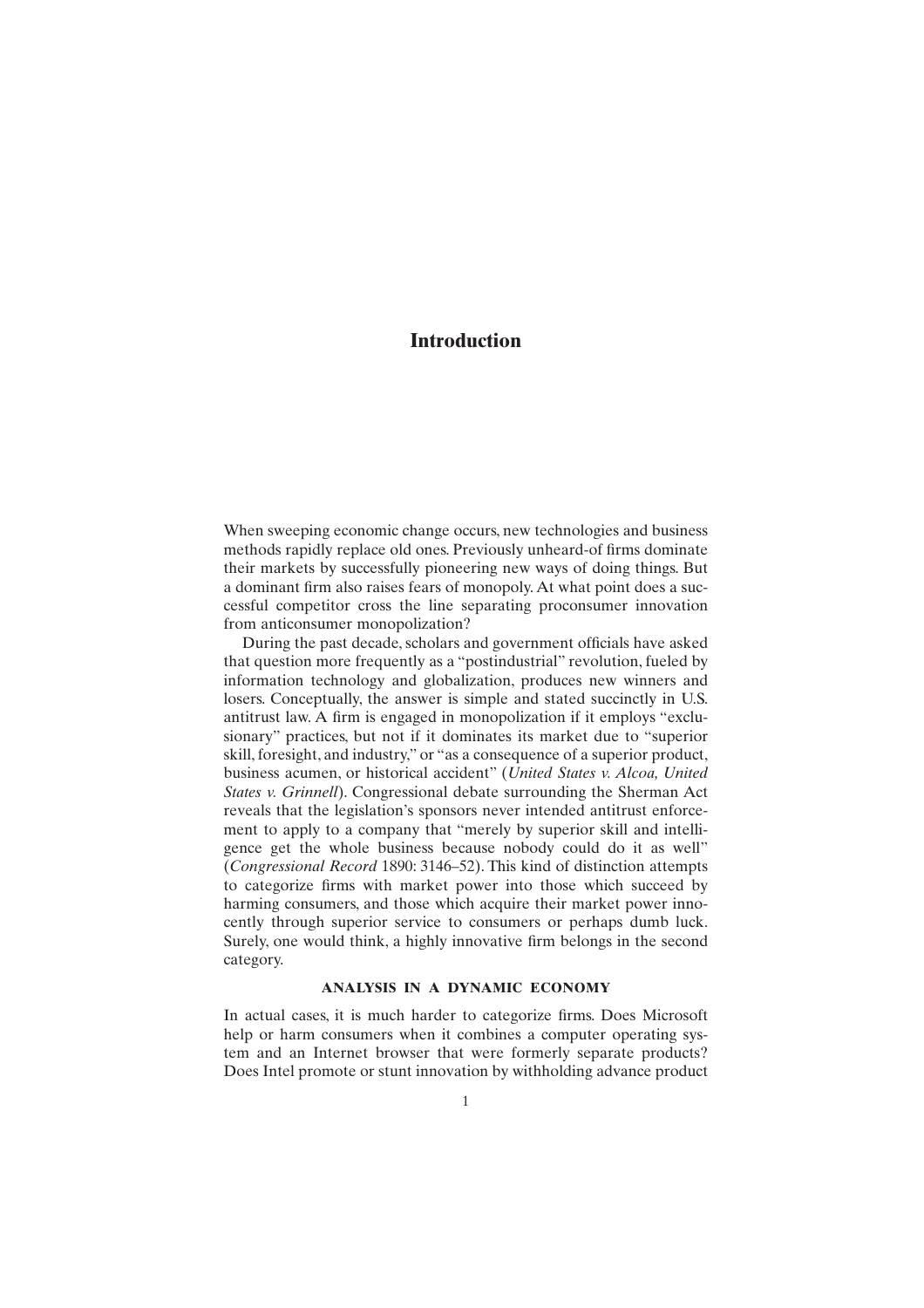information from firms with which it has intellectual property disputes? When banks join both the Visa and Mastercard systems, are they expanding competition by offering multiple credit cards or stifling competition by allowing the same member companies to control both card networks? When Pfizer charges a premium price for Viagra, is it exploiting monopoly power or reaping a well-deserved reward on a risky investment in intellectual property?

### *Market Power*

If a firm lacks market power and has no prospect of obtaining it, then its conduct is of little antitrust concern. Competition from numerous other substitutes ensures that seemingly "exclusionary" practices survive only if they allow the firm to produce greater value or reduce costs. Valuedestroying business practices are self-penalizing, because they harm the firm's bottom line as well as harming consumers.

But how do we know whether a firm in an innovative industry faces competition? In textbook economic theory, numerous competitors with access to the same technology and resources compete on price. In a growing number of real industries, competitors with different technologies and resources compete on the basis of product attributes and performance as well as price. Indeed, product performance may be much more important to many customers than price. In the medical marketplace, for example, the prices of human, animal, and man-made replacements for arteries and veins are much less important than the performance of the material in a specific application (Pleatsikas and Teece, Chapter 4, in this volume). Declaring that a firm has market power if it can sustain a "significant but nontransitory price increase" completely misses the performance dimension of competition.

Potential competition can curb market power, but its impact is also more difficult to assess in a dynamic economy. Contestable market theory demonstrates that potential entrants can make even a monopolist behave as if it faces competition – as long as entrants have access to the same technology and there are no barriers to entry in the form of sunk costs (Baumol, Panzar, and Willig 1982). However, dynamism changes the nature of potential competition.<sup>1</sup> Intellectual property laws,

 $1$  As two of the developers of contestable market theory (Baumol and Ordover 1992: 85) note, "By entailing the complete absence of barriers to entry, perfect contestability, again like perfect competition, threatens to rule out entirely the reward mechanism that elicits the Schumpeterian innovative process. This mechanism, as we have seen, rests on the innovator's supernormal profits, which are permitted by the temporary possession of monopoly power flowing from priority in innovation. Since perfect contestability rules out all market power . . . the market mechanism's main reward for innovation is destroyed by that market form."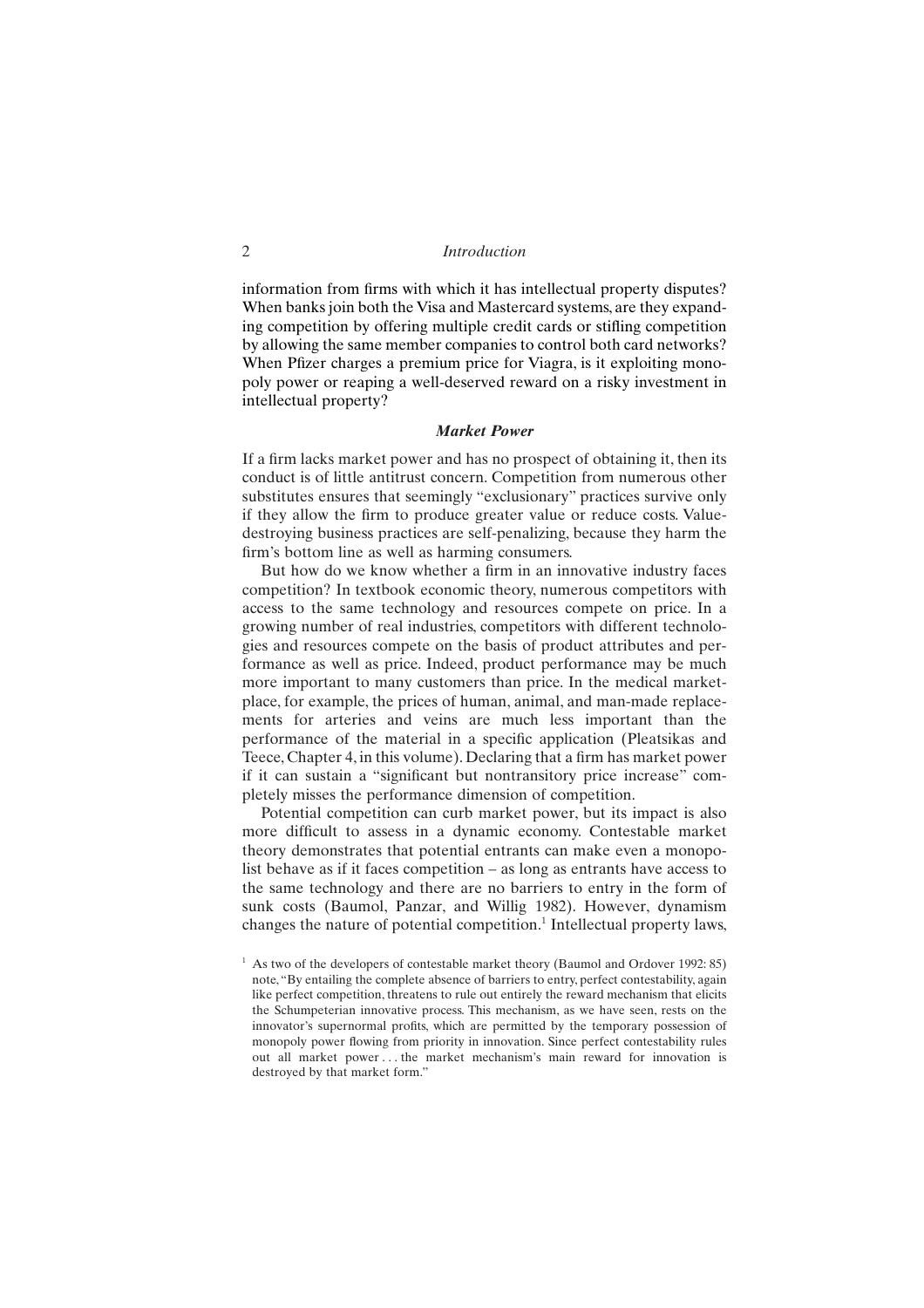trade secrets, and tacit knowledge all combine to make it difficult for potential entrants to possess the same technology as the incumbent. Developing capabilities equivalent to the incumbent's may involve substantial sunk costs. These factors suggest that potential competition may operate less effectively in a dynamic economy.

At the same time, potential competition could be a much more vigorous force in a dynamic economy. Contestable market theory postulates a world in which technology and resources are fixed and given, not a world in which technology continually changes and new resources can be discovered. When innovation and discovery are possible, potential entrants can leapfrog an incumbent by offering superior products and services. Sunk costs depreciate more rapidly – and more unpredictably – because of ceaseless change. Potential competition, in the form of Schumpeterian "creative destruction," could be much more vigorous in spite of sunk costs.

How these two opposing effects net out can vary from case to case. But even this brief discussion illustrates how a seemingly simple task like identifying market power becomes much more complicated in a rapidly advancing economy.

#### *Exclusionary Practices*

Thirty years ago, Ronald Coase (1972: 67) complained that "if an economist finds something – a business practice of one sort or another – that he does not understand, he looks for a monopoly explanation." Since then, the economics profession has come a long way in improving its understanding of restrictive business practices. Nevertheless, courts still sometimes condemn as exclusionary dominant-firm business practices that are later revealed to be efficient. A principal reason is that competition and exclusionary conduct can be hard to distinguish:

Aggressive, competitive conduct by a monopolist is highly beneficial to consumers. Courts should prize and encourage it under the antitrust laws. Aggressive, exclusionary conduct by a monopolist is deleterious to consumers. Courts should condemn it under the antitrust laws. There is only one problem. Competitive and exclusionary conduct look alike. The dominant firm is an aggressor and expands its market share at the expense of its smaller rival. The rival yelps and sues. (Easterbrook 1986: 982)

Dynamism makes the analysis of exclusionary practices even more complicated. When an exclusionary practice creates both consumer benefits and consumer harms, the benefits should be weighed against the harms to determine whether the firm is engaged in monopolization. The logic of this tradeoff was rigorously expounded by Williamson (1968) and subsequently incorporated into the U.S. government's *Horizontal Merger*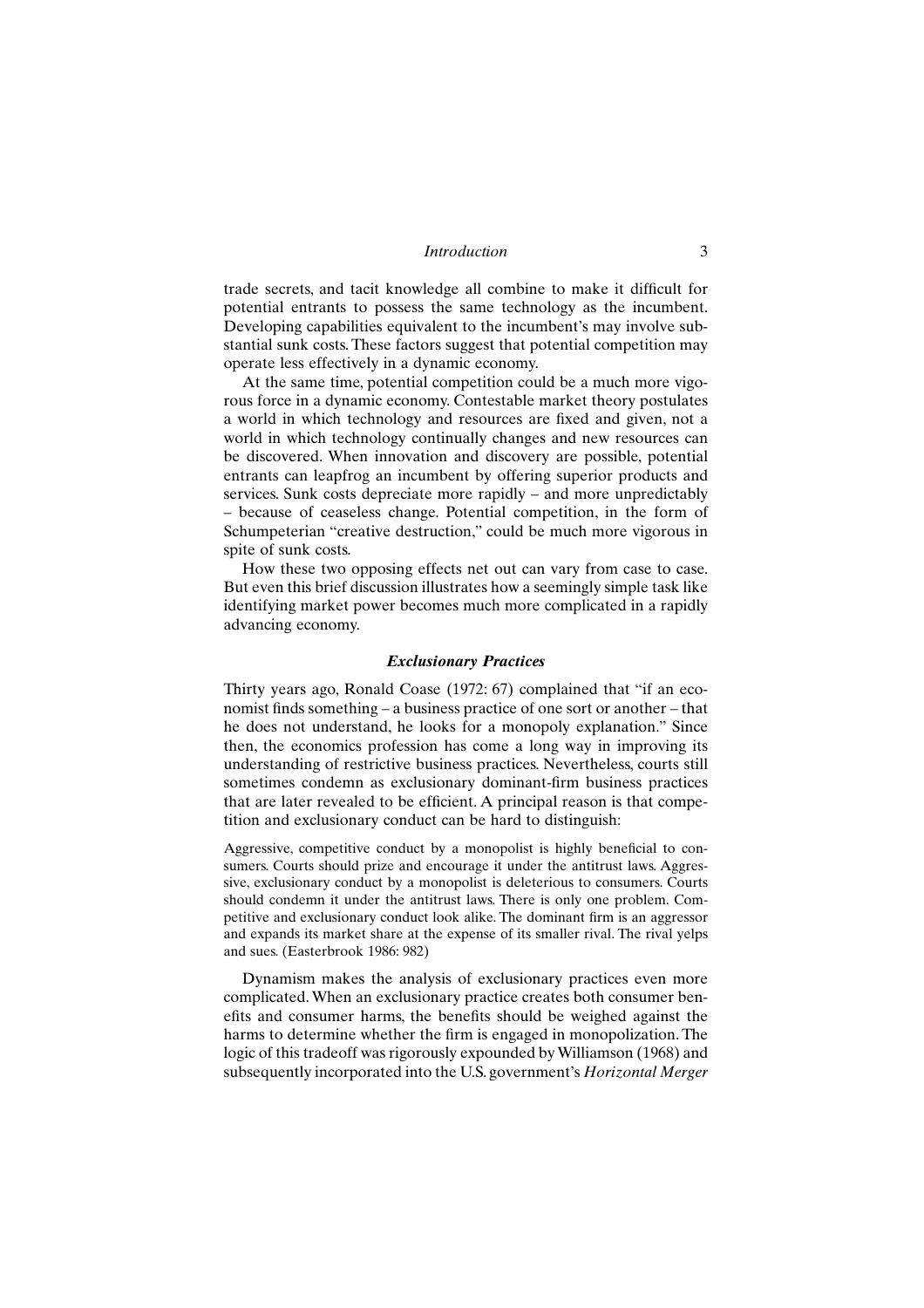*Guidelines* (United States 1997, sec. 4). The most common application occurs when a merger creates market power but also produces economies of scale or scope. The merger is economically efficient if the cost savings outweigh the loss to consumers created by the market power. Similar logic can be applied to various types of exclusionary business practices.

There is, however, a critical difference between the nature of such tradeoffs in a dynamic and a static world. The classic tradeoff analysis assesses the effect of corporate conduct *given* the products, sources of supply, production technologies, marketing practices, and management methods that are currently possible. But innovative competition by its very nature involves a continuous stream of new products, sources of supply, production technologies, marketing practices, and management methods. The critical antitrust issue is not just whether a particular exclusionary practice produces some identifiable consumer benefit in the present, but also how that practice will affect the path of innovation in the future. Firm strategies and public policies determine which companies will have superior incentives to produce which types of innovations.

The Microsoft case provides a good example. Standard tradeoff analysis proceeds something like this. If Microsoft is permitted to integrate its Internet browser with the Windows operating system, there might be harms to competition as well as benefits to consumers. Microsoft could acquire market power in the browser market, but it could also offer consumers a superior product at a lower price. Integration should be prohibited if the harms associated with the extension of market power exceed the consumer benefits of integration. Integration should be permitted if the consumer benefits of integration outweigh the harms.

Dynamic analysis suggests a different set of cost and benefits, based on different paths that innovation might take. If Microsoft is permitted to integrate the browser with Windows, it has greater incentives to proceed with similar types of innovations in the future. Such integration may reinforce the position of Windows as the dominant computer operating system, and so firms that want to compete with Microsoft might have to develop an operating system that can displace Windows. If Microsoft is not permitted to integrate the browser with Windows, then browsers and other software applications will compete as freestanding products. Microsoft's competitors will have much stronger incentives to develop software applications on the Windows platform.<sup>2</sup>

 $2^2$  For an argument that focuses on the importance of multiple sources of innovation in the context of intellectual property, see Merges and Nelson (1992).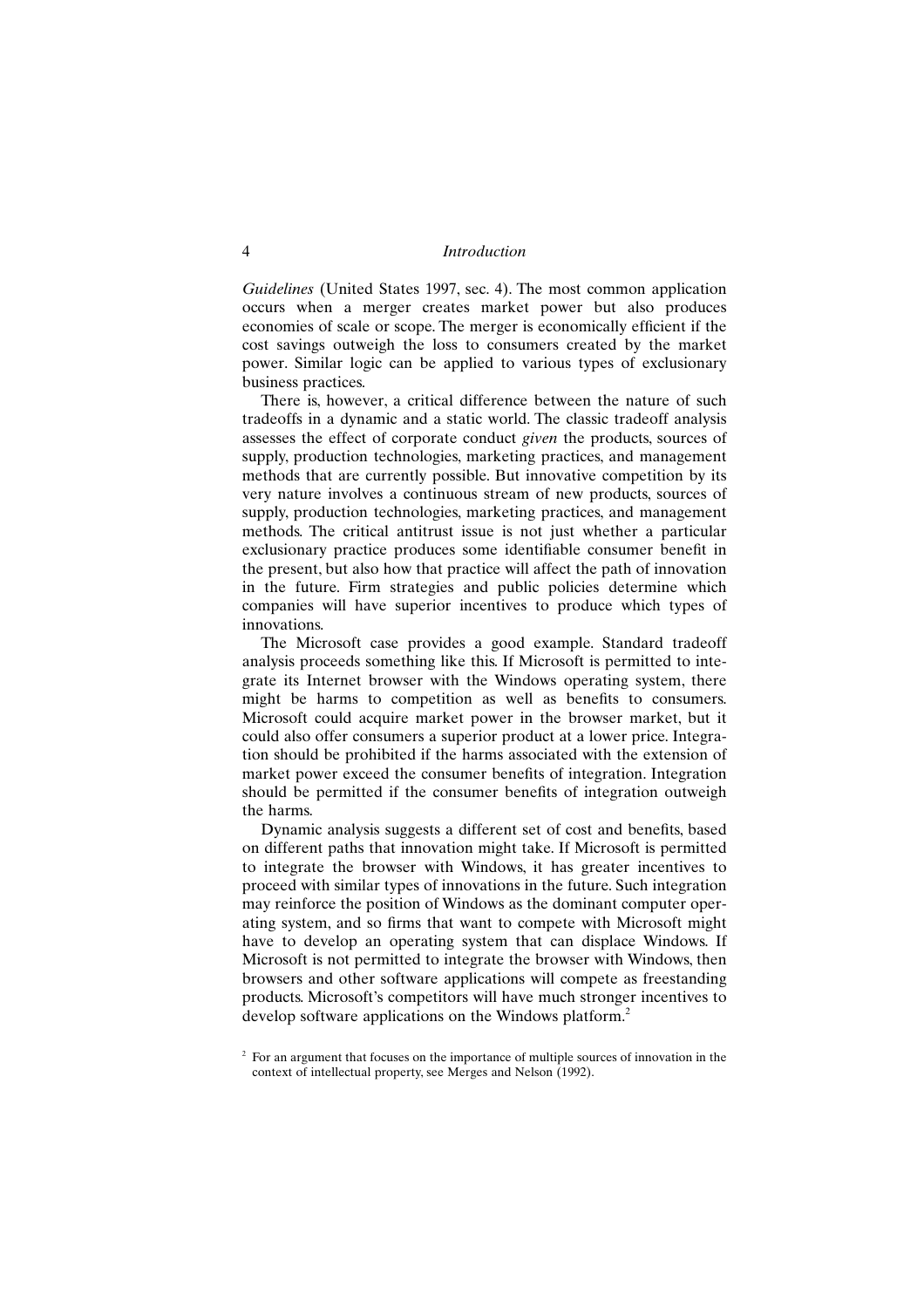Clearly, the direction of innovation is different under the two scenarios. The first scenario is more likely to produce competition among operating systems and suites of associated applications, whereas the second creates more competition among individual software applications within the Windows standard. Simply stating the tradeoff reveals the difficulty of determining the efficient answer. The answer requires not just an evaluation of the immediate consequences of Microsoft's business practices but also accurate predictions of alternative futures.

A rule-based approach lessens the burden on courts in individual cases. Perhaps the court need not assess whether consumers will be better off if Microsoft or its competitors receive superior incentives to innovate. All that is necessary is a more general understanding of typical results in cases of this type. If market dominance fostered by product bundling tends to produce superior innovations, then Microsoft should be left alone. If superior innovations come from markets where there is more competition in the production of individual components, then Microsoft should be prosecuted. Or perhaps bundled systems and unbundled, more open systems each tend to produce better results under different, objectively identifiable circumstances.

Although such an approach makes court decisions easier, it offers no shortcuts for academic researchers. If courts are to develop general rules, how are they to know which rules tend to produce the best results, if not by accessing research on past situations where different approaches were tried?

In a dynamic economy, antitrust policy implicitly involves a choice among alternative innovative paths. Implicitly or explicitly, enforcers are betting that their intervention will give consumers a better stream of price, product, and service improvements in the future.

#### **RESEARCH ON DYNAMIC COMPETITION**

To understand competition and monopolization in this environment, we need additional theoretical tools and empirical research. Fortunately, multiple and eclectic groups of scholars in economics and business strategy are now developing theories of competition that place innovation and change at the heart of the competitive process.<sup>3</sup> This volume brings together a heterogeneous group of dynamic approaches and associated implications for antitrust and regulatory policy.

<sup>&</sup>lt;sup>3</sup> In addition to Chapter 1 of this book, extensive discussions of dynamic competition theories, along with extensive lists of references, can be found in Hunt (2000) and Machovec (1995).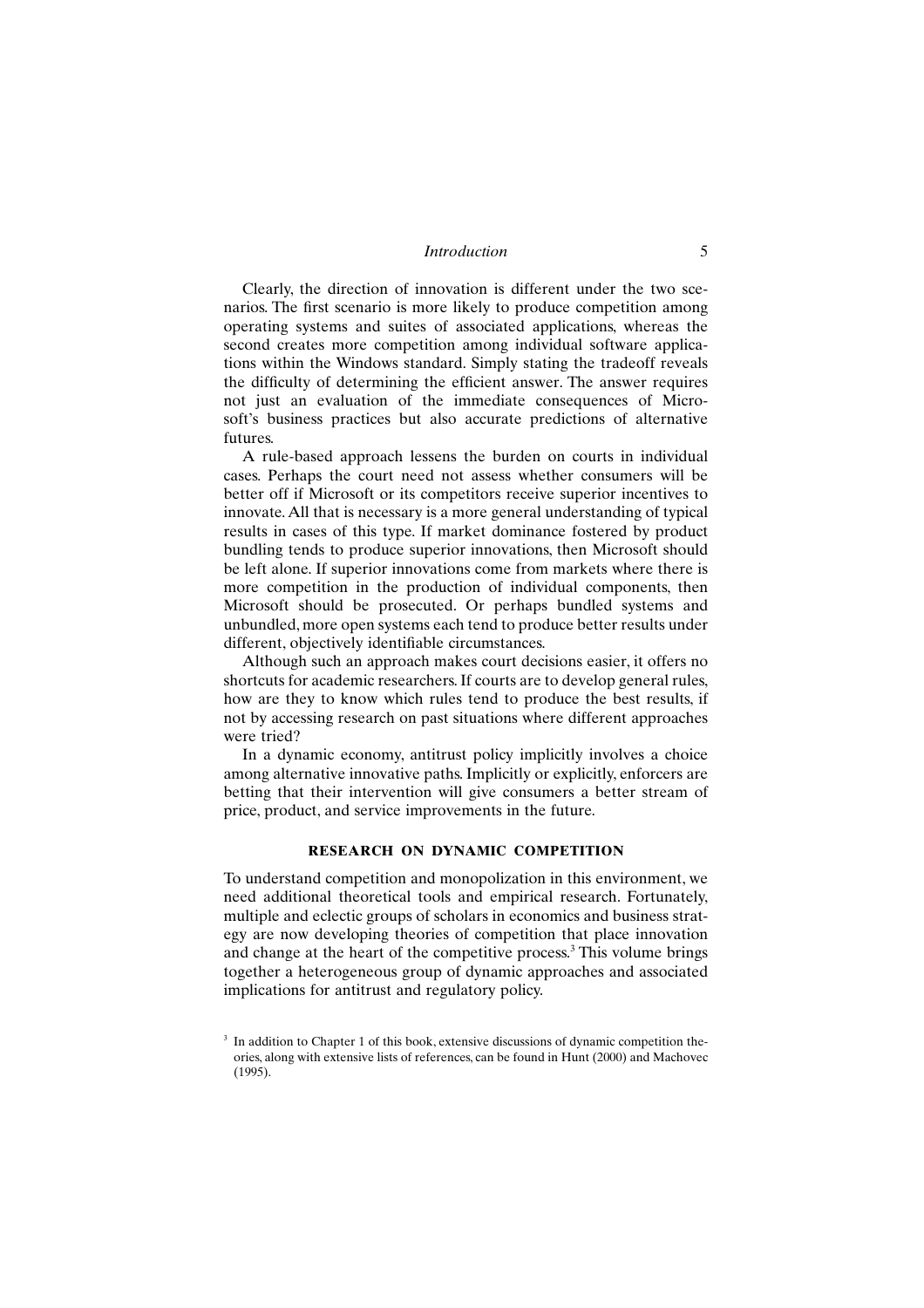The first chapter, by Jerry Ellig and Daniel Lin, sets the stage by outlining different theories of dynamic competition. It describes four key aspects of each theory: the theory's assumptions, the fundamental nature of competition, indicators of competition, and policy implications. Principal strands of dynamic competition scholarship include:

- Schumpeterian. Firms compete not on the margins of price and output, but by offering new products, new technologies, new sources of supply, and new forms of organization. Possession of market power is consistent with vigorous competition, and many seemingly anticompetitive practices actually facilitate innovation.
- Evolutionary. Firms develop different "routines" for doing things, and competition among firms selects for survival the bundles of routines that best allow the firm to grow and prosper in its environment. Policy interventions should focus on improving the ability of the competitive process to produce and reward innovation, rather than penalizing seemingly anticompetitive market structures.
- Austrian. The future is unknowable, information about production methods and consumer desires is seriously incomplete, and much economically relevant knowledge is highly specific and difficult to communicate. In this kind of world, competition is a process by which firms discover new resources and better ways of satisfying consumers. Especially alert innovators may acquire market power, but the resulting profits are a reward for discovering things that would otherwise go undiscovered.
- Path dependence. Increasing returns and network effects magnify the results of small, seemingly unimportant events that give one competitor an advantage over others."Winner take all" competition can produce monopoly. Consumers could get "locked in" to a product or technology that turns out to be inferior in the long run, or a market with "insufficient friction" could generate costly and suboptimal changes among technologies.
- Resource-based. Firms compete by assembling heterogeneous combinations of resources to meet consumer desires. Key determinants of a firm's competitiveness are its capabilities to transform resources into valuable outputs. Capabilities that are rare and difficult to imitate lead to superior profitability. Empirical research suggests that firms' unique capabilities, rather than market power, account for most of the supranormal profits that firms earn.

There is, of course, considerable overlap among the dynamic literatures. For example, most dynamic theories include some notion of path dependence, but not all reach the same conclusions about market efficiency as does "the" path dependence theory. Similarly, Schumpeterian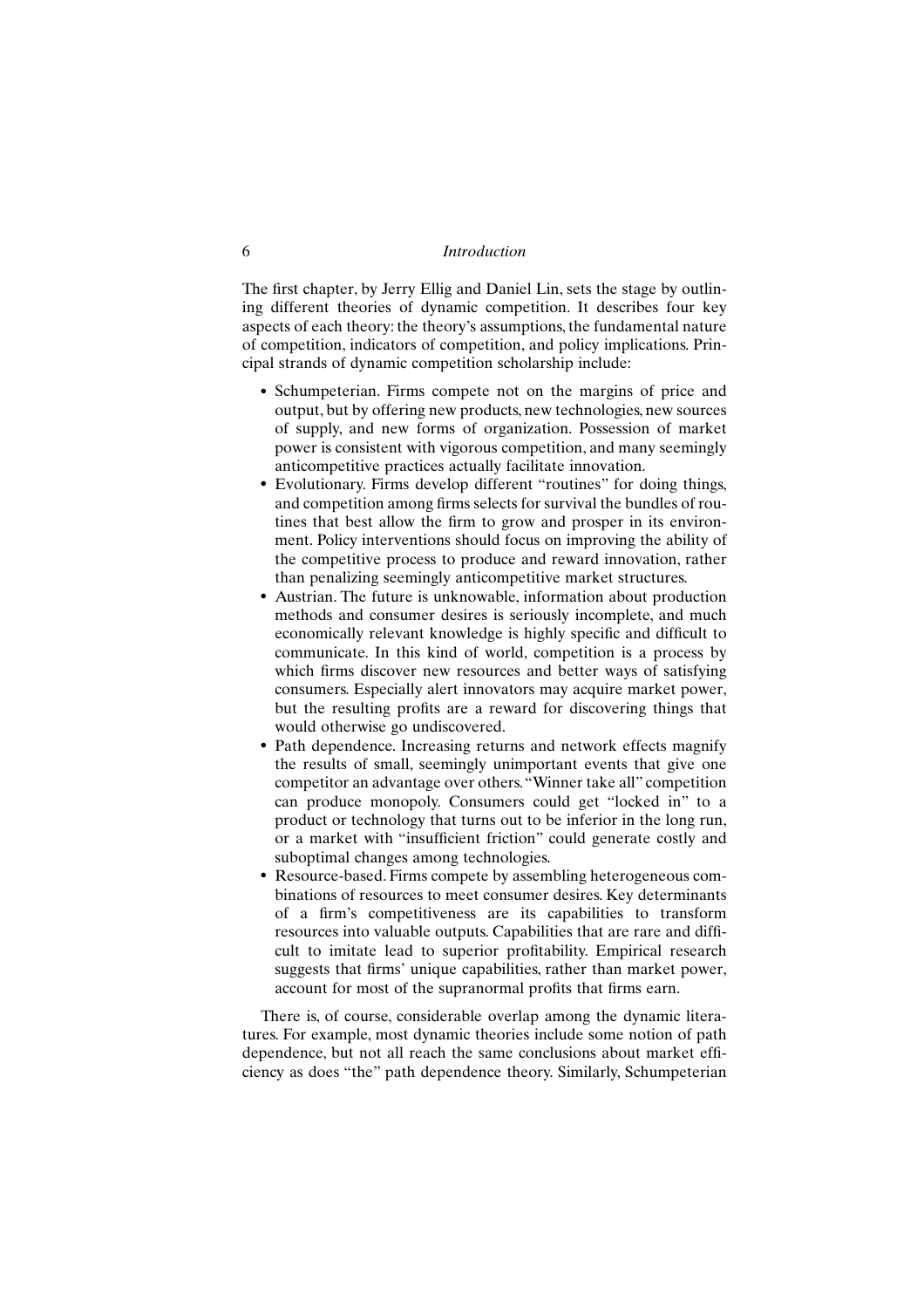| <b>Chapter</b> | <b>Author(s)</b>                       | <b>Dynamic Theory(ies)</b>                                      |
|----------------|----------------------------------------|-----------------------------------------------------------------|
| 2              | Jay Barney                             | Resource-based                                                  |
| 3              | Daniel Rubinfeld and<br>John Hoven     | Schumpeterian, path dependence,<br>resource-based, evolutionary |
| 4              | Chris Pleatsikas and<br>David Teece    | Schumpeterian, resource-based                                   |
| 5              | Franklin Fisher                        | Path dependence                                                 |
| 6              | Stan Liebowitz and<br>Stephen Margolis | Path dependence, Austrian, Schumpeterian                        |
| 7              | Richard Langlois                       | Evolutionary, path dependence                                   |
| 8              | Michele Burtis and<br>Bruce Kobayashi  | Schumpeterian, Austrian                                         |

**Table I.1. Dynamic Theories Employed in Subsequent Chapters**

themes can be found also in evolutionary and Austrian competition theories. Resource-based theory can be viewed as the application of Schumpeterian, evolutionary, and Austrian insights to strategic management, just as Porter's (1985) work developed management strategy implications from structure-conduct-performance microeconomics. Perhaps the greatest similarity shared by all of the theories is their focus on innovation, broadly defined, as a key component of the competitive process.

Contributors to this volume were invited to write chapters that reflected one or more of these dynamic approaches. Table I.1 illustrates the principal dynamic approaches illustrated in each chapter.

Chapter 2, by Jay Barney, provides a more detailed exposition of strategic management theories that offer unconventional insights on competition issues. Mainstream research in strategic management views corporate capabilities as a principal source of economic profit. Successful firms possess capabilities to use their resources to create value for customers. Different firms possess different packages of tangible and intangible assets, and many of these assets (particularly intangible ones) are difficult to imitate or transfer across firms. As a result, even firms with access to the same physical resources may have large differences in marketplace success. Although capabilities theory was largely developed to aid strategic management, Barney suggests a number of policy implications:

• A seemingly competitive product market may in fact be hampered by firms' anticompetitive activities not just in physical resource markets but also in markets where firms acquire intangible capa-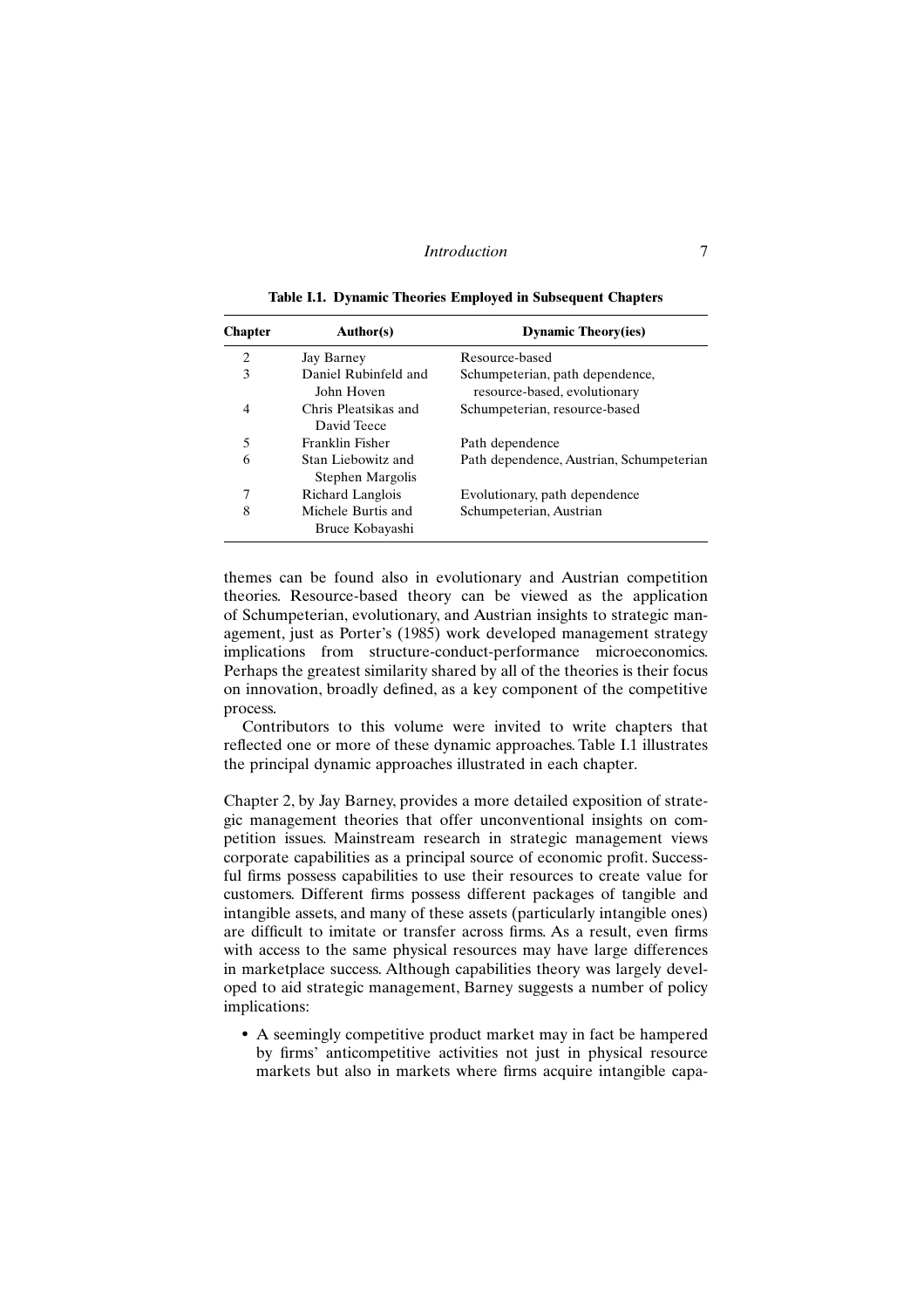bilities. Conversely, a highly competitive market for intangible capabilities can significantly constrain anticompetitive activity in product markets.

- Mergers can create significant value by bringing together complementary corporate capabilities that are difficult to duplicate or sell across firms. Such intangibles are harder to document than traditional economies of scale and scope, but they are no less real, and so policy makers ignore them at their peril.
- A firm's resources and capabilities are often path dependent, causally ambiguous, and socially complex. In such situations, patent protection is likely to be superfluous, because the firm's profits are already protected by advantages that are difficult or impossible for rivals to imitate. Patents take on greater importance in industries like chemicals and pharmaceuticals, where innovation stems from objectively observable changes in chemical formulas.
- When new competitors enter an industry where entry was previously barred, they will have advantages over the incumbent firms if the incumbents did not themselves compete, but will likely suffer disadvantages if competition within the regulated industry was already vigorous.

Both the economic and the management theories have influenced the way economists think about antitrust enforcement at the U.S. Department of Justice (DoJ). In Chapter 3, Daniel Rubinfeld and John Hoven offer insider accounts of the rationales behind several recent and prominent antitrust cases. Schumpeterian and evolutionary competition, network effects, and heterogeneous corporate capabilities have all played a role in the department's approach:

- DoJ filed a complaint against Visa and Mastercard, because the two credit card systems are owned by substantially the same banks. This common ownership is alleged to diminish either network's incentives to introduce innovations, and DoJ maintains that entry by new competitors is extremely costly due to network effects.
- Conditions attached to the Halliburton-Dresser merger reflected the department's conclusion that difficult-to-duplicate know-how is a significant barrier that prevents new competitors from developing cutting-edge innovations in certain types of oil drilling tools. Thus, heterogeneous capabilities can become barriers to entry.
- The *Microsoft* case is heavily influenced by the theory of network effects, along with concerns that suppression of competing Internet browsers will suppress innovation that could lead to the development of different and better software. This latter factor reflects an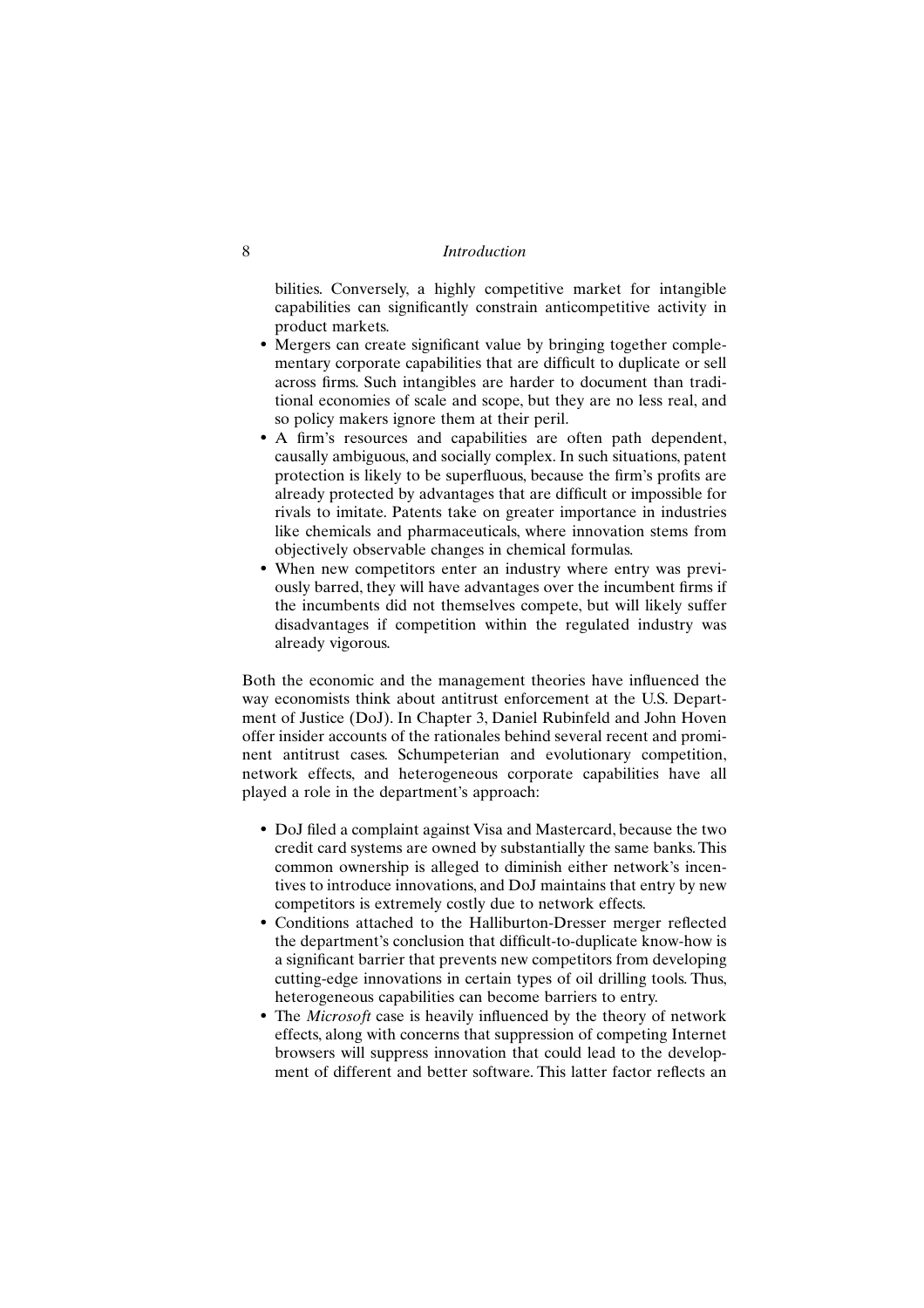evolutionary focus on maintaining multiple sources of variation and innovation.

• The federal challenge to the Lockheed-Northup merger was based on a large number of concerns rooted in theories of corporate capabilities, including the importance of difficult-toduplicate capabilities, the value of information interchange among diverse firms, and the contribution that firm diversity and outside challengers make when the path of innovation is difficult to predict.

Of course, as several subsequent chapters dealing with the *Microsoft* case demonstrate, reasonable people employing dynamic reasoning could also conclude that federal antitrust action is unwarranted in some or all of these cases. Nevertheless, Rubinfeld and Hoven's chapter illustrates how the world's leading antitrust enforcement agency has grappled with the economics of innovation.

How will policy makers know dynamic competition when they see it? Chris Pleatsikas and David Teece take up this foundational issue in Chapter 4. In their view, the type of analysis presented in the Department of Justice *Horizontal Merger Guidelines* and courtroom antitrust practices systematically overestimates the threat of market power in high-technology industries. In such industries, much competition takes place along nonprice dimensions, and new breakthroughs continually threaten the position of dominant firms. Static analysis that focuses on market-share measures and the effects of price changes over one or two years overstates the danger of monopoly because it defines markets too narrowly and tends to find market power where none exists.

Pleatsikas and Teece offer several insights that could improve the way enforcement officials define markets and test for the existence of market power:

- If related technologies that could be used in similar applications are advancing, the market is broad and competition is vigorous.
- Examining customer perceptions of and responses to product innovation may aid in defining the relevant market.
- Repeated changes in market share are a good sign that a market is competitive, and such shifts should be examined over a period of four to five years to take product life cycles into account.
- A high level of innovation, perhaps measured as a high ratio of research and development (R&D) spending to sales, is a good sign that a market is competitive, because it shows that firms are competing on performance.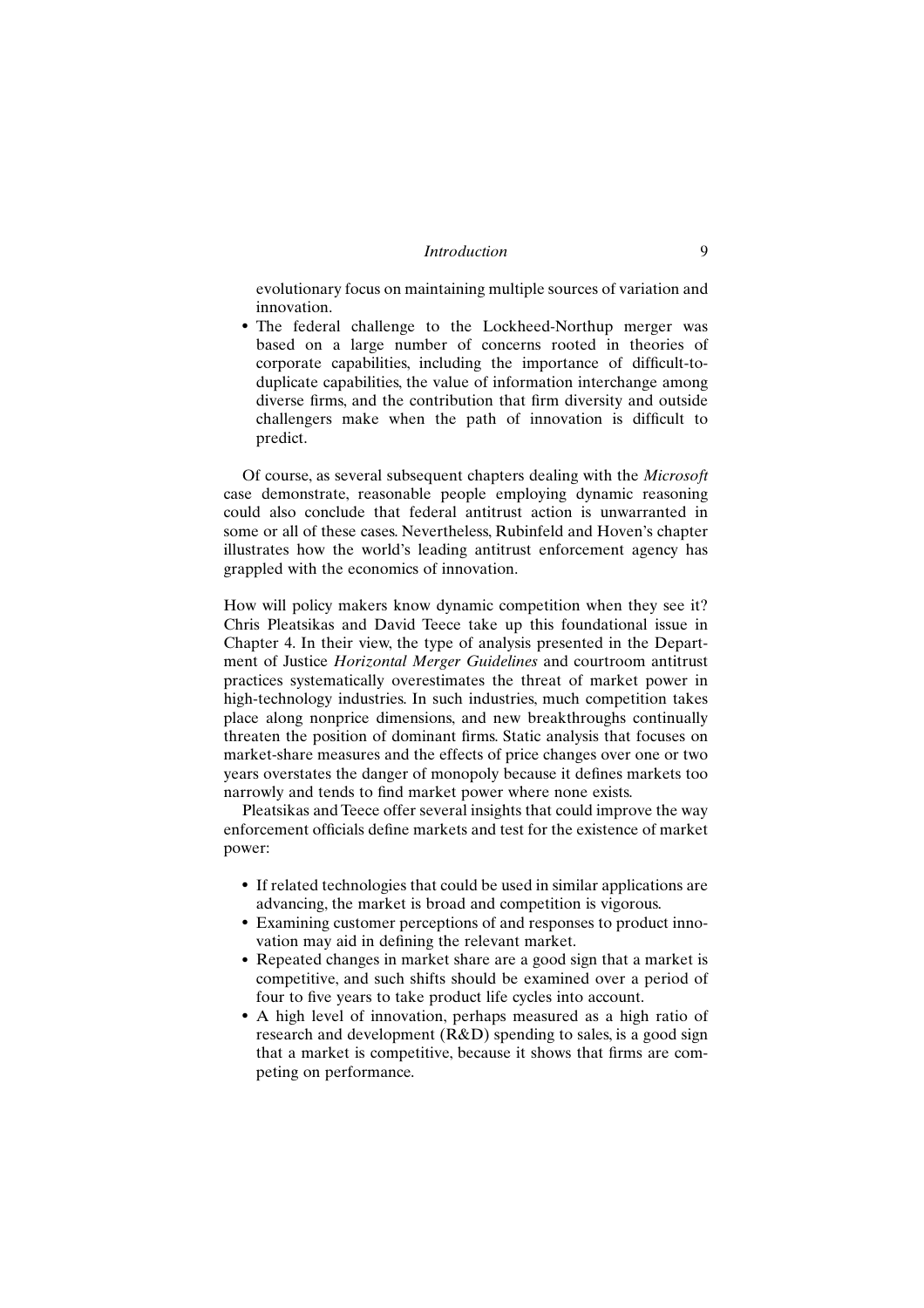• Even if a firm earns high profits on some products, it lacks market power if it is earning a competitive rate of return on its entire R&D portfolio.

The leveraging of monopoly is a perennial hotbed of contention, and dynamic concerns introduce new wrinkles. In Chapter 5, Franklin Fisher examines how innovation affects monopoly leveraging, and how monopoly leveraging affects innovation.A firm with monopoly power may seek to bundle another product with a monopolized product for three reasons: to increase the monopoly rents from the monopolized product, to extend monopoly power into a second market, or to shut off avenues for innovation that may threaten the original monopoly. The last two explanations are most relevant to the three cases Fisher analyzes: airline computerized reservation systems, the *IBM* case, and the *Microsoft* case.

- In the airline industry, American and United developed computerized reservation systems for use by travel agents. Several other airlines followed suit, but most did not develop their own systems. Until regulators outlawed the practice, the displays on these systems were biased so that agents were more prone to select flights offered by the airlines owning the systems. Hence, Fisher argues, the airlines used their market power in reservation systems to create opportunities to charge higher prices in the market for airplane tickets.
- The *IBM* case was alleged to involve extension of IBM's monopoly power into new markets, but the facts of the case show that IBM lacked market power to begin with. IBM faced competition from other firms offering their own bundles of products and services, as well as firms offering stand-alone products and services. With no monopoly to exploit or defend, IBM's bundling could not constrain competition. Customers would only buy its bundles if they offered a better value than competitive alternatives.
- Microsoft, on the other hand, possesses market power in computer operating systems due to economies of scale and network effects in the software market. Most of the costs of writing software are fixed. There is also a tendency for one operating system to dominate the market, because most buyers want to use the system for which the most software applications are available. In Fisher's view, Microsoft's bundling of its Internet browser with the Windows operating system is a predatory attempt to protect its operating system monopoly. Competitors' Internet browsers could undermine this monopoly because the availability of Internet-based computing applications would eliminate the network effects that have made Windows the dominant operating system.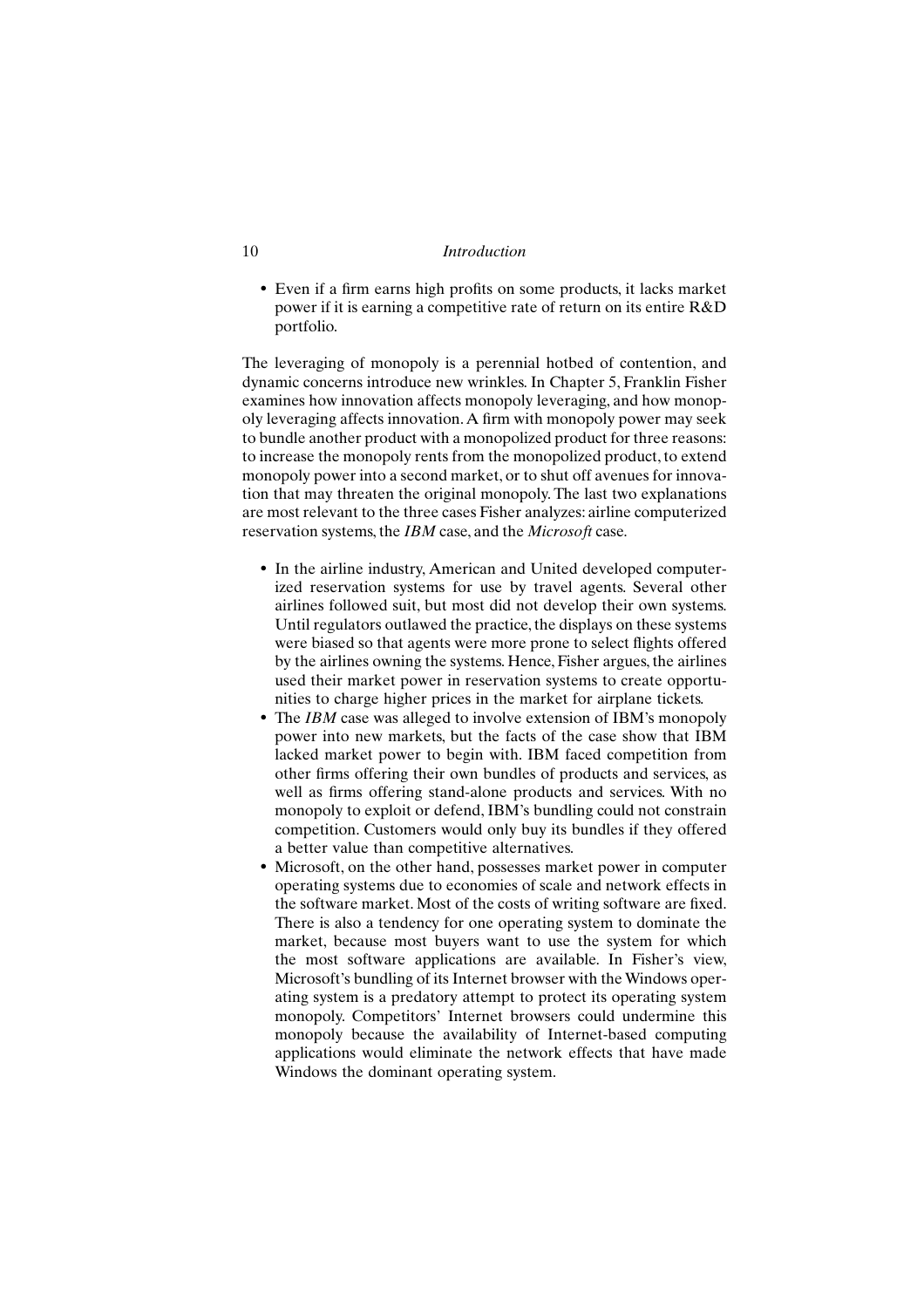Even if alleged leveraging strategies of the airlines and Microsoft create monopoly power, they might ultimately benefit consumers if the resulting profits serve as a reward that spurs greater innovation. This is the nature of the Schumpeterian tradeoff; a greater degree of monopoly power may be worth tolerating if it generates greater cost reductions or a larger stream of new products and services. Fisher considers this tradeoff but believes that it is not sufficient to spare these firms from antitrust prosecution, because their leveraging actions were accompanied by additional alleged anticompetitive initiatives. For example, in the currently most controversial case – *Microsoft* – he argues that product bundling was accompanied by the predatory act of pricing the browser below cost (and in some cases even paying customers to adopt it). He suggests that a less restrictive means of making the bundle available would have been for Microsoft to offer Windows and the browser separately or bundled, with the stand-alone browser sold at a positive price. If the bundle really is more valuable to customers, then they would voluntarily choose it.

Stan Liebowitz and Stephen Margolis offer a different perspective on the *Microsoft* case in their empirical examination of network effects in Chapter 6. Network effects occur when a particular product or service becomes more attractive to consumers if more people are already using it. Some network effect theories predict that consumers will be locked into using inferior products as a result of small, even random, events that give one product a larger market share in the early stages of competition between different versions of substitutable products.

This theory has frequently been discussed in the context of the *Microsoft* case, because many observers have suggested that network effects in computer software give rise to path dependence and lock-in. Liebowitz and Margolis's research, however, suggests that such broad claims are mistaken. Data on product quality (as measured by product reviews) and market share show that the software companies offering the best products consistently earn large market shares – even at the expense of an established firm that already dominates the market. Moreover, Microsoft's dominance of various software markets has often been accompanied by price reductions, whereas network effects theory predicts that such dominance should lead to price increases as growth in the user base raises the value of the software to individual customers. Liebowitz and Margolis conclude that Microsoft achieved its market position by offering superior products at attractive prices.

Their analysis does suggest that software markets are often "winnertake-all"; the leading firm captures most of the market share. However, network effects do not seem to pose a significant barrier to entry. There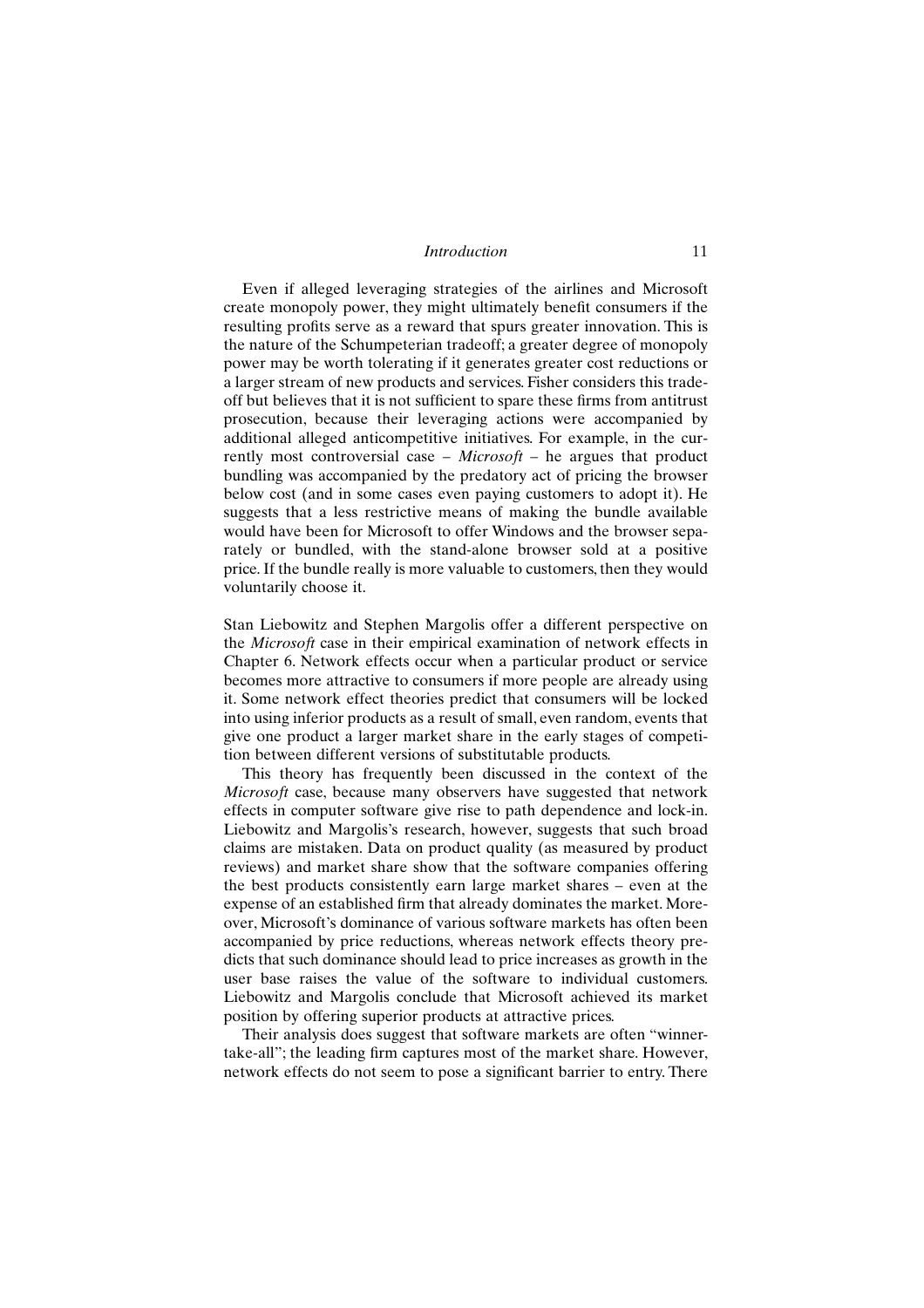is no inefficient lock-in. A firm offering an identifiably better product quickly captures market share from the previous leader.

These findings could be read to imply that software markets are highly contestable, and any market power is short-lived. But Liebowitz and Margolis tell a richer empirical story than that. Recall that the introduction of new and improved products is a form of dynamic efficiency that contestable market theory does not predict, because the theory assumes that all firms have access to the same capabilities and technology (Baumol and Ordover 1992). When Microsoft offered a better spreadsheet than Lotus 1-2-3, and when Quicken offered better personal finance software than Microsoft, they were engaged in prototypical acts of entrepreneurship that both Joseph Schumpeter (1942) and Israel Kirzner (1973, 1997) would recognize as the essence of the competitive process. Viewed in this light, the Liebowitz and Margolis research illustrates how alert and creative entrepreneurs can overcome lock-in problems by offering products sufficiently better to make switching worthwhile.

Richard Langlois joins the network effects discussion in Chapter 7. Langlois suggests that technological standards and specifications can be analogous to essential facilities, like the only bridge over a river or the only pipeline leading to a particular location. Not all standards have this characteristic, but if one standard dominates due to network effects, the owner of the standard can find itself a monopolist. By this reasoning, a company like Microsoft or Intel could have an obligation to make standards for its software or hardware available to competitors who want to design complementary products.

Although Langlois suggests applying something like antitrust's "essential facilities" doctrine to technological standards, his reasoning is somewhat different from the reasoning that justifies application of this doctrine to bridges or utility wires. The essential facilities doctrine traditionally sought to prevent the static exercise of market power by forcing the owner of the facility to offer nondiscriminatory access at a reasonable charge. Langlois is concerned not with monopoly pricing but with other, dynamic problems inherent in technological standards.

Whoever controls the standard has the ability to foreclose future avenues of innovation proposed by producers of complementary products by controlling access to the standard. This creates problems in a dynamically competitive market because firms possess heterogeneous knowledge and visions of future innovative possibilities. When multiple competitors have access to the information underlying a standard, then multiple knowledge sets and innovative visions can build on the same platform. A standard owner who denies access to others implicitly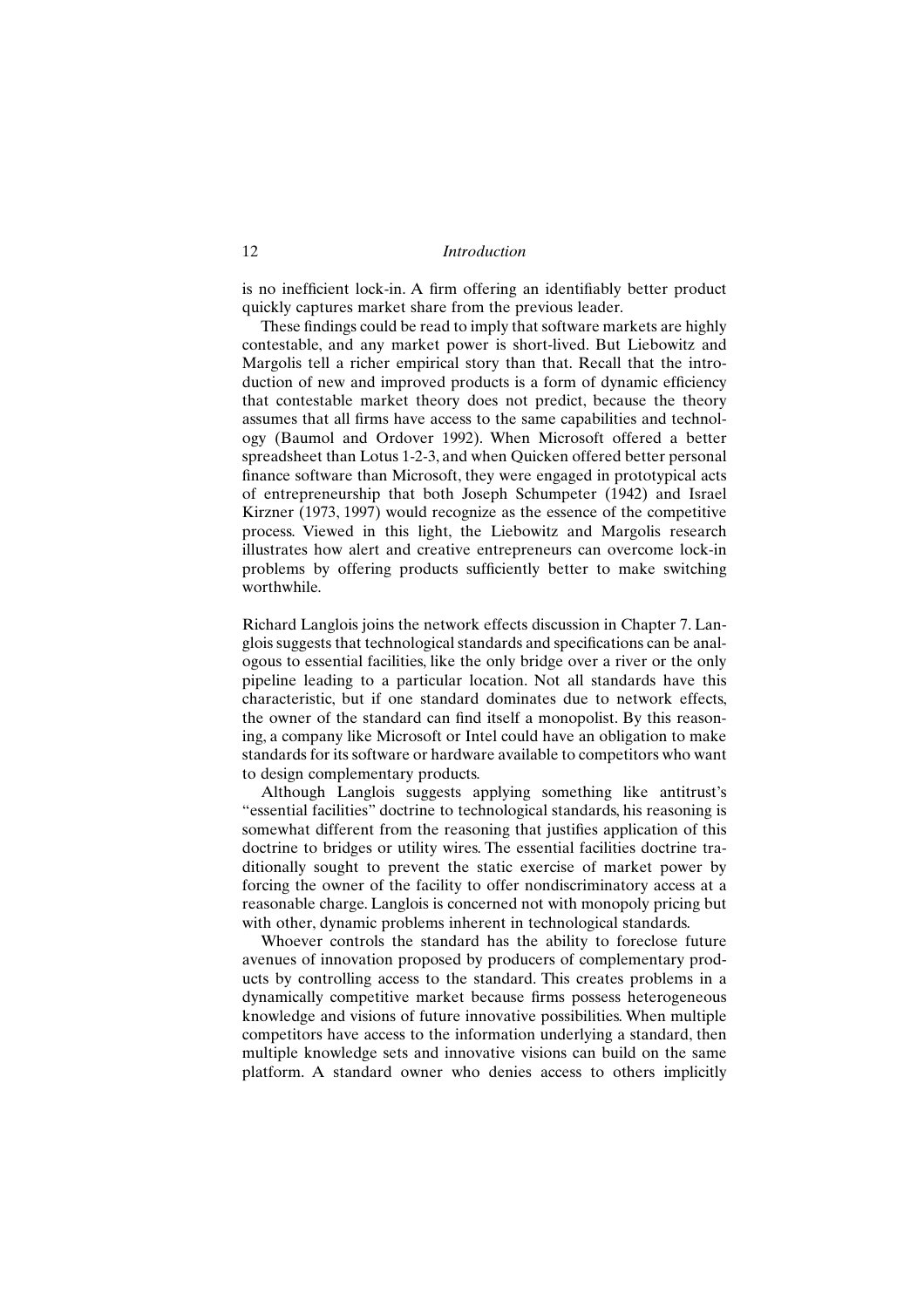ensures that only his set of knowledge and vision of the future will be tried. For this reason, antitrust or regulation might enhance economic welfare by compelling access to the standard, even if the price of such access remains unregulated.

When should government compel access to technological standards? Langlois suggests that the decision should depend on the extent of the system the standard affects. The more components of a system the standard affects, the greater is the potential for the owner to close off others' innovation. Therefore, standards with a broader scope provide a potentially greater justification for government intervention.

A final discussion of dynamic competition and software markets occurs in Chapter 8. Michelle Burtis and Bruce Kobayashi take up time-tested Schumpeterian and Austrian themes in analyzing the role of copyrights and contracts in the protection of intellectual property. Different constraints impair enforcement of contracts for intellectual property, including uncertainty surrounding the intellectual property laws themselves, general contract principles, and antitrust laws. Advocates of restrictions on freedom of contract argue that existing law embodies an optimal tradeoff between providing incentives for creation of intellectual property and securing the benefits of widespread use. Burtis and Kobayashi challenge this notion by distinguishing between the economic effects of copyright and contract.

Copyright laws generate incentives for the creation of new software by penalizing imitators, but they also raise the cost of creating original software by reducing the stock of ideas in the public domain on which original software developers can draw. Contracts, on the other hand, typically prevent imitators from copying software without constraining original creation. The analysis presented by Burtis and Kobayashi suggests that economic welfare is maximized when a moderate degree of copyright protection is combined with the opportunity to write strong contracts. Contracting allows software developers to protect themselves against copying without raising the cost of developing new software.

Contracting is especially important in a world where lawmakers lack detailed knowledge of circumstances faced by different software developers in different markets. Unlike legislation, contracts can adjust in case-by-case fashion to knowledge of "specific circumstances of time and place," which Hayek (1945) emphasized was so important to making sound economic decisions.

These conclusions, Burtis and Kobayashi argue, are at odds with a great deal of current policy and legal doctrine, under which contracts protecting intellectual property are often ruled invalid because they are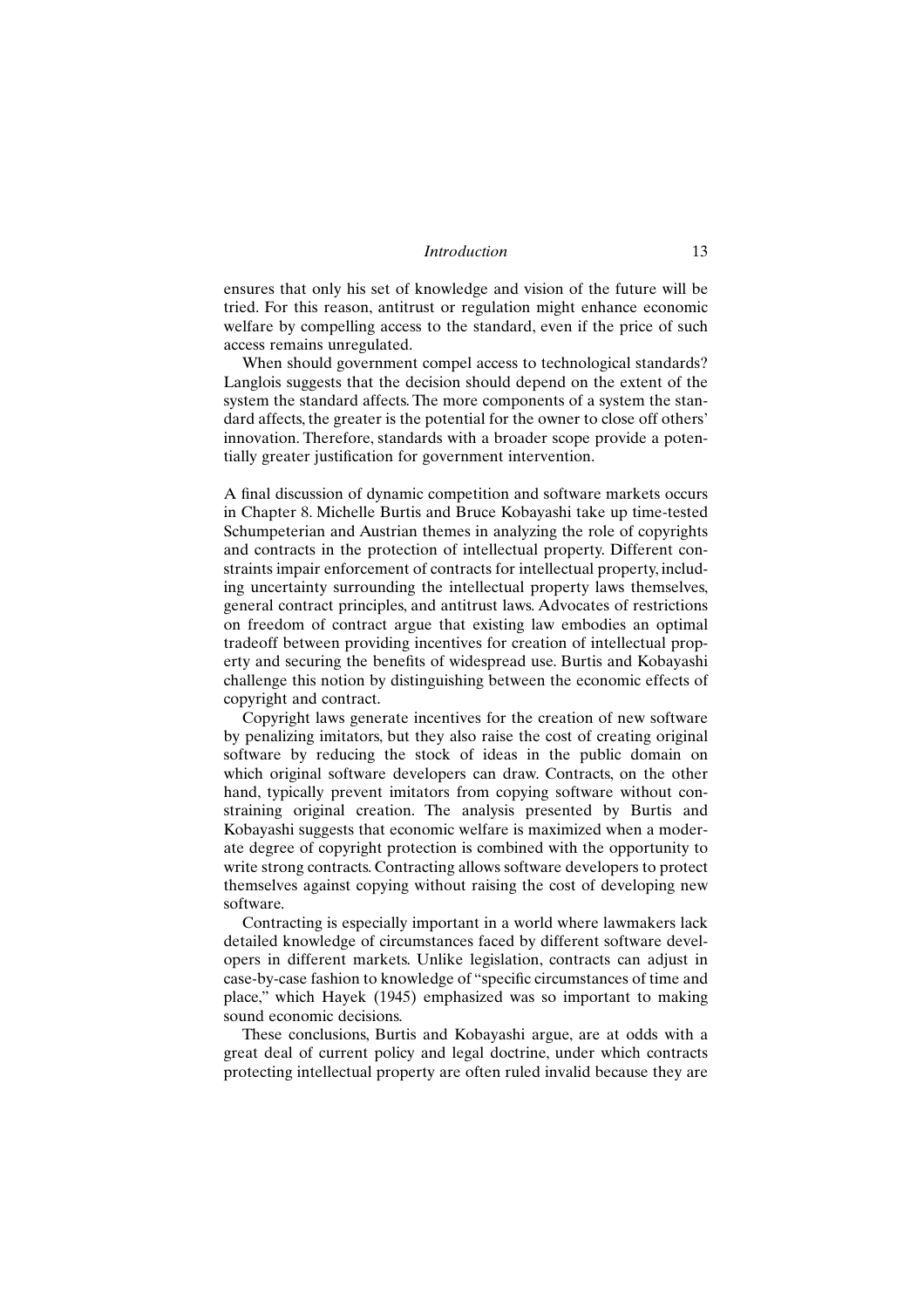viewed as an attempt to gain more protection than the law allows. The received view holds that copyright laws already reflect an optimal tradeoff between incentives for creation and the benefits of use. The law itself already provides adequate incentive for the efficient level of innovation. From this perspective, contracts that further limit a licensee's use of copyrighted material are akin to attempts to extend a monopoly. Burtis and Kobayashi charge that enforcement actions often ignore the potential for free riding on intellectual property entirely, simply assuming that the property at issue would have come into existence even if antitrust enforcement seriously attenuated the incentives for its creation.

Perhaps most novel, however, is the application of their reasoning to the federal government's complaints against Microsoft. They view the government's 1994 complaint against Microsoft's contractual provisions with licensees as a threat to incentives for innovation. More intriguing is their analysis of the current antitrust suit. The current case involves a claim that Microsoft practiced predation against Netscape's Internet browser in order to spread a version of the Java programming platform that could not function without Microsoft's operating system. By spreading a Microsoft-dependent version of Java, the company allegedly attempted to prevent "pure" Java from turning into a rival for Microsoft's operating system. Sun Microsystems, Java's inventor, claims that Microsoft's version of Java violated its licensing agreement with Sun. If contractual restrictions on intellectual property were defended more vigorously, this licensing agreement may have been sufficient to prevent any alleged predatory behavior by Microsoft.

These chapters represent a variety of different approaches to dynamic competition, but all demonstrate a similar point: if policy makers want to take innovation, creativity, and change seriously, they need new analytical approaches that treat these phenomena as the main act rather than a sideshow.4 This book offers a step in that direction.

<sup>4</sup> Most of these chapters were originally written for a two-day symposium on Dynamic Competition and Public Policy, sponsored by George Mason University's Mercatus Center and James Buchanan Center for Political Economy. The symposium was held on December 16 and 17, 1998. All but two of the chapters were the subject of a round table discussion by scholars and antitrust and regulatory officials. The survey chapter on dynamic competition was not discussed because of its focus on metatheory rather than specific policy applications. Franklin Fisher's chapter on leveraging was originally on the program but was not discussed due to his involvement as the Department of Justice's economist witness in the Microsoft trial, which was ongoing at the time of the conference.

The interpretation of individual chapters as exemplars of specific theories of dynamic competition represents the judgment of the editor of this volume; individual authors may or may not agree with the way their chapters have been classified in this introduction.